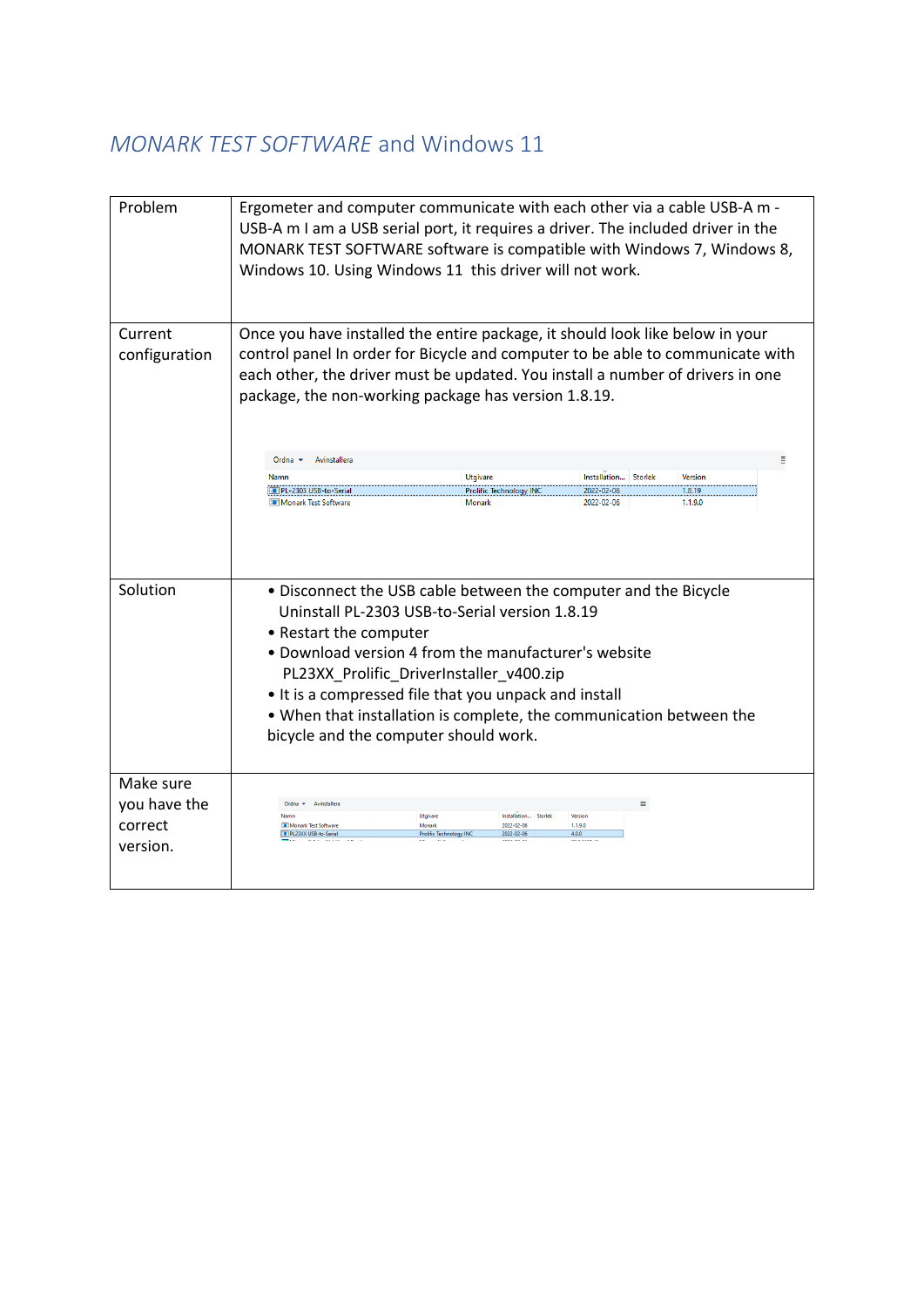| Unfortunately, we have realized that the problem may recur.<br>This is because when you run Windows update, a new driver will be<br>installed automatically. If that driver is installed, the problem will<br>recur.<br>In the first place, do not install that driver, if it has done so see the<br>info below                                                                                                                                                                                              |
|--------------------------------------------------------------------------------------------------------------------------------------------------------------------------------------------------------------------------------------------------------------------------------------------------------------------------------------------------------------------------------------------------------------------------------------------------------------------------------------------------------------|
|                                                                                                                                                                                                                                                                                                                                                                                                                                                                                                              |
| <b>Windows Update</b><br>Uppdateringar tillgängliga för installation<br>Installera nu<br>Kontrollerad: I dag, 08:05                                                                                                                                                                                                                                                                                                                                                                                          |
| 2022-01, uppdatering för Windows 11 för x64-baserade system (KB4023057)<br>Väntande installation                                                                                                                                                                                                                                                                                                                                                                                                             |
|                                                                                                                                                                                                                                                                                                                                                                                                                                                                                                              |
| Prolific - Ports - 3.8.40.0<br>Väntande installation                                                                                                                                                                                                                                                                                                                                                                                                                                                         |
| TOSHIBA - Printer - 4/22/2009 12:00:00 AM - 10.0.17119.1<br>Väntande installation                                                                                                                                                                                                                                                                                                                                                                                                                            |
| This is written 2022-02-18 and the correct driver will be added<br>to WindowsUpdate but we do not know when.                                                                                                                                                                                                                                                                                                                                                                                                 |
| version you have installed<br>Nätverkskort<br>Portar (COM och LPT)<br>Please install corresponding PL2303 driver to support W<br>Uppdatera drivrutin<br>Seriell USB-enhet (COM3)<br>Inaktivera enhet<br>Seriell USB-enhet (COM4)<br>Avinstallera enhet<br><b>Processorer</b><br>Programvaruenheter<br>Sök efter maskinvaruförändringar<br><b>Programvarukomponenter</b><br><b>H</b> Sensorer<br><b>Egenskaper</b><br>$\sum$ Skrivare<br>If it looks like above, right-click on that driver and uninstall it. |
| Avinstallera enhet<br>×                                                                                                                                                                                                                                                                                                                                                                                                                                                                                      |
| Please install corresponding PL2303 driver to support<br>Windows 11 and further OS.<br>Varning! Du avinstallerar den här enheten från systemet.<br>Försök ta bort drivrutinen för den här enheten.<br>Obs! Drivrutinen kan inte tas bort om den fortfarande används av<br>andra enheter. Använd vyn Enheter efter drivrutin för att hantera<br>drivrutiner separat.<br>Avinstallera<br>Avbryt                                                                                                                |
| When it looks like below in the device manager, the                                                                                                                                                                                                                                                                                                                                                                                                                                                          |
| communication should work.                                                                                                                                                                                                                                                                                                                                                                                                                                                                                   |